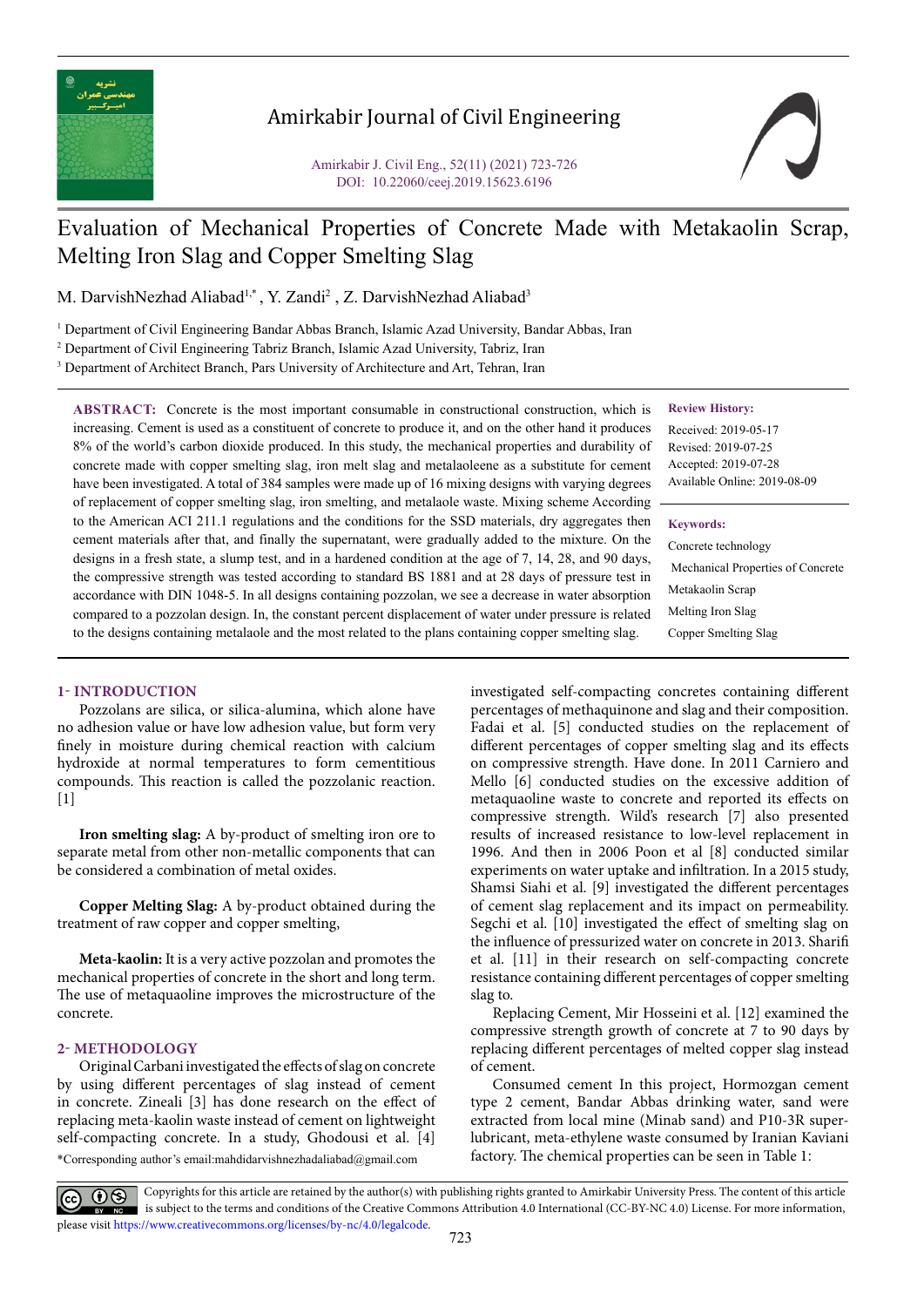#### **Table 1. Chemical Analysis of Kavian Plant's Metakaolin**

| <b>Materials</b>  |  |                       | LOI   MgO   CaO   Fe <sub>2</sub> O <sub>3</sub>   Al <sub>2</sub> O <sub>3</sub>   SiO <sub>2</sub> |    |  |
|-------------------|--|-----------------------|------------------------------------------------------------------------------------------------------|----|--|
| Meta-kaolin waste |  | $0.2 \pm 0.2 \pm 1/6$ |                                                                                                      | 42 |  |

**Table 2: Chemical analysis of Isfahan iron smelting slag Table 2. Chemical analysis of Isfahan iron smelting slag**

| Fe | $AL_2O_3$ | MgO | MnO |    | FeO $\vert$ SiO <sub>2</sub> | $\overline{\phantom{a}}$ Cao | Materials |
|----|-----------|-----|-----|----|------------------------------|------------------------------|-----------|
|    |           |     |     | 25 |                              | 45                           | Weight    |
|    |           |     |     |    |                              |                              | percent   |

## **Table 3. Chemical Analysis of Middle East Copper Melt Slag**

| $Fe2o3$   Sio2 |    |   |  | cao   Al $2o3$   Cuo   Mgo   Materials |
|----------------|----|---|--|----------------------------------------|
| 47             | 33 | ۵ |  | Weight                                 |
|                |    |   |  | percent                                |

The smelting slag used by Isfahan smelting plant with chemical compounds is given in Table 2 below**:**

The copper smelting slag prepared by Middle East Safe Company with specifications is shown in Table 3**:**

Mixing scheme: The mixing scheme is prescribed by ACI 211.1 and SSD Aggregate Conditions because the grains used are dry, and the effect of grain water absorption on the amount of water is also considered. Properties of mixing designs made for all 910 grains (1010 kg / m3) and 1080 grains (kg / m3) and water content to cement 0.4 and lubricant content 0.6% are shown in Table 4.

The following table shows the amount of pozzolans consumed by weight percentage of cement. In the schematic designation, the letter C represents the copper smelting slag, the letter S denotes the smelting slag, the letter M denotes the metacaulene waste and the right number of each letter represents the percentage of replacement of the corresponding pozzolan.

Compressive Strength Testing: According to BS 1881 [13], official compressor laboratories have performed a cubic sample of 150 million translators.

Standard testing: Water pressure control, at a given time, limited water depth in concrete as DIN 1048-5 realization point [14]. Then at EN 12390-8, using the paper summary, you can present this experiment with three more goals of sampling concrete three days from the control surface (5 times).

## **3- RESULTS AND DISCUSSION**

As can be seen in Fig. 1 below, the addition of pozzolan to concrete results in a slump in all cases. In general, the addition of pozzolans due to their higher water uptake compared to cement will in most cases reduce water loss and decrease the flow of concrete.

From the above Fig., we can see that the effect of smelting slag on slip drop is more than metaquaoline and copper slag. In composite designs, iron slag also plays a dominant role in slip drop. To cement and reduce the efficiency of fresh concrete.

In the mixing designs of this study the ratio of water to cement is the same. Therefore, the effect of this factor was the same in all the concrete and the variable factor in this study was

## **Table 4. Specifications of designs made**

| Metakaol         | Iron Slag<br>in Scrap<br>Melting |                                  |                  | Smelting<br>Copper<br>Slag       |                  | (kg/m3 <sup>8</sup> Cement | name           | number                  |
|------------------|----------------------------------|----------------------------------|------------------|----------------------------------|------------------|----------------------------|----------------|-------------------------|
| (kg/m3)          | $\ddot{\sim}$                    | $\left({\rm kg}/{\rm m}3\right)$ | $\mathbb{R}^2$   | $\left({\rm kg}/{\rm m}3\right)$ | $\ddot{\sim}$    |                            |                |                         |
| $\mathbf{0}$     | $\mathbf{0}$                     | $\mathbf{0}$                     | $\boldsymbol{0}$ | $\mathbf{0}$                     | $\mathbf 0$      | 450                        | $R_0$          | $\mathbf{1}$            |
| $\mathbf 0$      | $\mathbf 0$                      | $\mathbf 0$                      | $\mathbf 0$      | 45                               | 10               | 405                        | $C_{10}$       | $\overline{c}$          |
| $\boldsymbol{0}$ | $\boldsymbol{0}$                 | $\boldsymbol{0}$                 | $\bf{0}$         | 67.5                             | 15               | 382.5                      | $C_{15}$       | $\overline{\mathbf{3}}$ |
| $\bf{0}$         | $\bf{0}$                         | $\bf{0}$                         | 0                | 90                               | 20               | 360                        | $C_{20}$       | 4                       |
| 45               | 10                               | $\pmb{0}$                        | $\bf{0}$         | $\mathbf{0}$                     | $\boldsymbol{0}$ | 405                        | $M_{10}$       | 5                       |
| 67.5             | 15                               | $\bf{0}$                         | $\bf{0}$         | $\bf{0}$                         | $\bf{0}$         | 382.5                      | $M_{15}$       | 6                       |
| 90               | 20                               | $\mathbf 0$                      | $\boldsymbol{0}$ | $\boldsymbol{0}$                 | $\bf{0}$         | 360                        | $M_{20}$       | 7                       |
| $\pmb{0}$        | $\pmb{0}$                        | 45                               | 10               | $\pmb{0}$                        | $\pmb{0}$        | 405                        | $S_{10}$       | 8                       |
| $\boldsymbol{0}$ | $\mathbf 0$                      | 67.5                             | 15               | $\mathbf 0$                      | $\mathbf 0$      | 382.5                      | $S_{15}$       | 9                       |
| $\bf{0}$         | $\mathbf 0$                      | 90                               | 20               | $\mathbf 0$                      | $\mathbf 0$      | 360                        | $S_{20}$       | 10                      |
| 45               | 10                               | $\mathbf 0$                      | $\boldsymbol{0}$ | 45                               | 10               | 360                        | $C_{10}M_{10}$ | $\overline{11}$         |
| $\mathbf 0$      | $\mathbf{0}$                     | 45                               | 10               | 45                               | 10               | 360                        | $C_{10}S_{10}$ | 12                      |
| 45               | 10                               | 45                               | 10               | $\mathbf{0}$                     | $\boldsymbol{0}$ | 360                        | $S_{10}M_{10}$ | 13                      |
| 22.5             | 5                                | 22.5                             | 5                | 45                               | 10               | 360                        | $C_{10}S_5M_5$ | 14                      |
| 22.5             | 5                                | 45                               | 10               | 22.5                             | 5                | 360                        | $C_5S_{10}M_5$ | 15                      |
| 45               | 10                               | 22.5                             | 5                | 22.5                             | 5                | 360                        | $C_5S_5M_{10}$ | 16                      |

the different percentage of pozzolan in the concrete. In Fig. 2 a comparison of the compressive strength is presented below. As can be seen in Fig. 2, all designs show increased compressive strength with increasing age. In comparison between the different percentages of pozzolan that were replaced by cement alone, the highest 7, 14, and 28-day compressive strength were associated with the plan containing 10% of the metaquinoline waste, and the highest 90-day compressive strength was associated with the plan containing 10% of the methaquinone and the plan containing 10% 15% is the smelting slag. Also the lowest compressive strength of all ages is related to the design containing 20% copper smelting slag.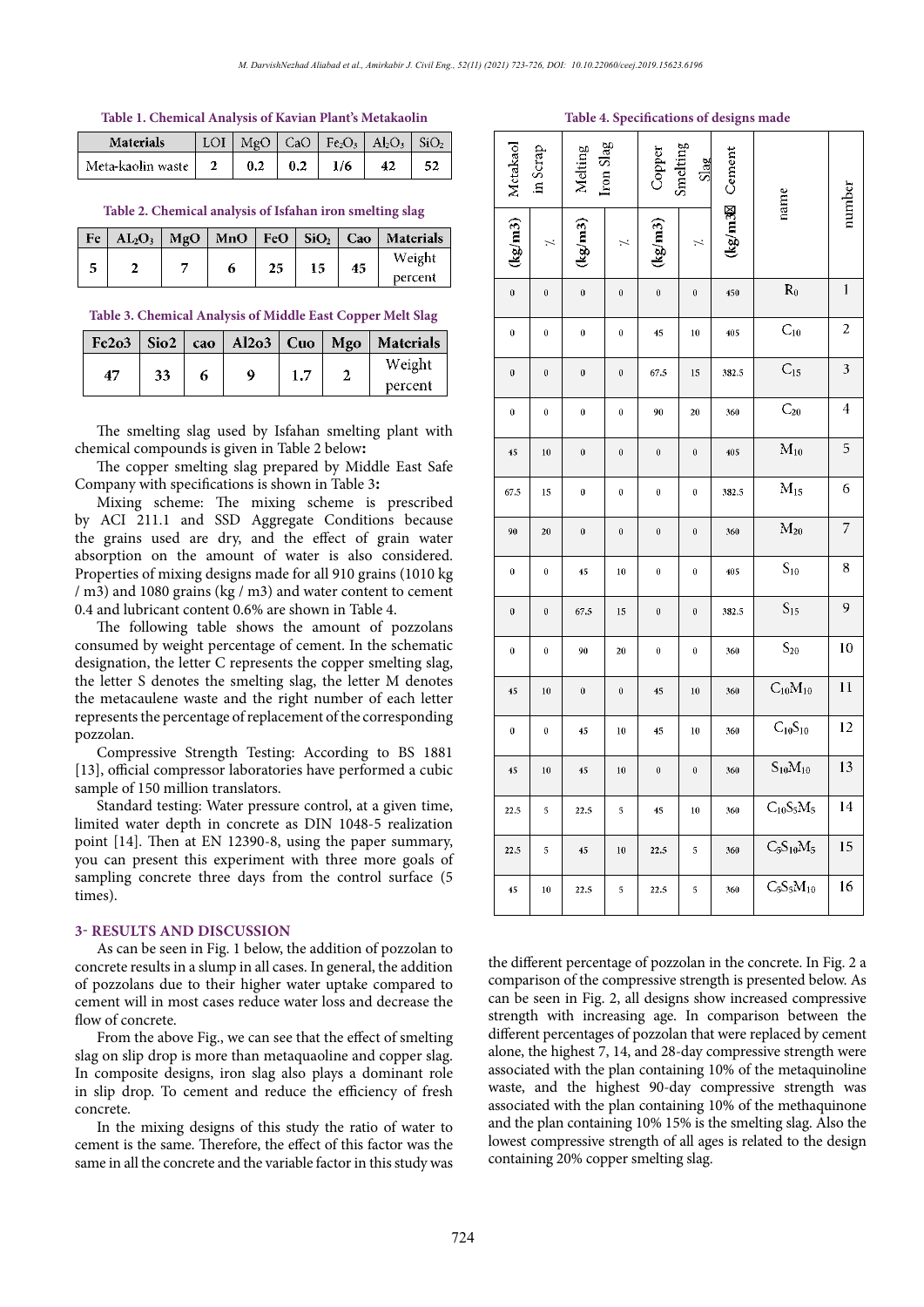

**Fig. 1. Diagram of the results of the slump test**



**Fig. 2. Compressive strength diagram**



**Fig. 3. Water infiltration depth chartConclusion**

By replacing metaquaoline from zero to 10%, there is an increase in compressive strength - the trend of increasing resistance for designs containing metaquaoline waste is similar to that of the control design. However, the increase in replacement percentage by more than 10% due to the metakaolin-like cementitious property and its lower adhesion to the cement itself was associated with a decrease in compressive strength to 17% lower than the control sample after 17% replacement.

As shown in Fig. 3 below, as the percentage of pozzolanic replacement increases, we see a decrease in water penetration into the concrete samples. According to the proposed

regulation of concrete reliability in the Persian Gulf coast [15] The maximum permissible permeability for concrete is 50 mm which in most cases satisfies the depth of penetration of water to the values of this standard. The lowest penetration is related to the C5S5M10 three-component hybrid design.

#### **4- CONCLUSION**

- The addition of pozzolan due to the absorption of more pozzolanic water results in a decrease in concrete slump. The least water infiltration was related to the designs containing meta-ethylene waste and the most to the designs containing copper smelting slag.

- In designs containing meta-kaolin waste has the best compressive strength and shows the lowest compressive strength in designs containing copper smelting slag.

**Figure 1: Diagram of the results of the slump test** - Copper and iron smelting slag has no effect on resistance at an early age but at 90 days of age results in increased concrete strength.

> - The reason for the decrease in resistance with increasing percentage of pozzolan replacement can be attributed to their thinning effect. By increasing the replacement of pozzolan with cement and reducing the amount of cement, the hydration reactions of cement and consequently the production of portlandite will decrease.

> - In all cases with pozzolan replacement, concrete permeability and water absorption decrease, with most of the concrete containing pozzolan being less than 30 mm in penetration.

## **REFERENCES**

- [1] Y. Zandi, M. Darvishnezhadaliabad, A. Nosrati, M. Shariati, K. Khademi, Portland cement structure and its major oxides and fineness, SMART STRUCTURES AND SYSTEMS, 22(4) (2018) 425-432.
- [2] R. Original carbide, Investigation of the Impact of Slag Powder Replacement on Concrete Properties, in: Third National Iranian Concrete Conference, Tehran, Iranian Concrete Association, 2011 (in Persian).
- [3] R. Zeinali Miankoh, The role of polypropylene fiberglass and fibers on self-compacting lightweight concrete containing lyca and cement containing methaacolen and zeolite, University of Gilan, 2015 (in Persian).
- [4] P. Ghoddousi, J. Ibrahim, S. Ranjbar, Investigation of short and long term compressive strength of self-compacting selfcompacting concrete containing microsilica, methaquoline and slag, in: 1st National Conference on Building Materials and New Technologies in Building Industry, Islamic Azad University Maybod, 2013 (in Persian).
- [5] M. Fadaee, S.R. Mir Hosseini, M.J. Fadaee, T. Najaf Abadipour, M. Haj Ghadiri, Investigation of mechanical properties of self - compacting concrete using tailings of Sarcheshmeh Copper Mine Complex as part of cementitious materials replacement, in: P.A.R. Company, M.i.t.S.o.C. Engineering (Eds.) conference of new materials and structures in civil engineering, Shiraz, 2014 (in Persian).
- [6] K. Melo, A. Carneiro, Effect of metakaolin's finesses and content in selfconsolidating concrete, Construction and Building Materials, 24 (2011) 1529-1535.
- [7] S. Wild, J.M. Khatib, A. Jones, Relative strength, pozzolanic